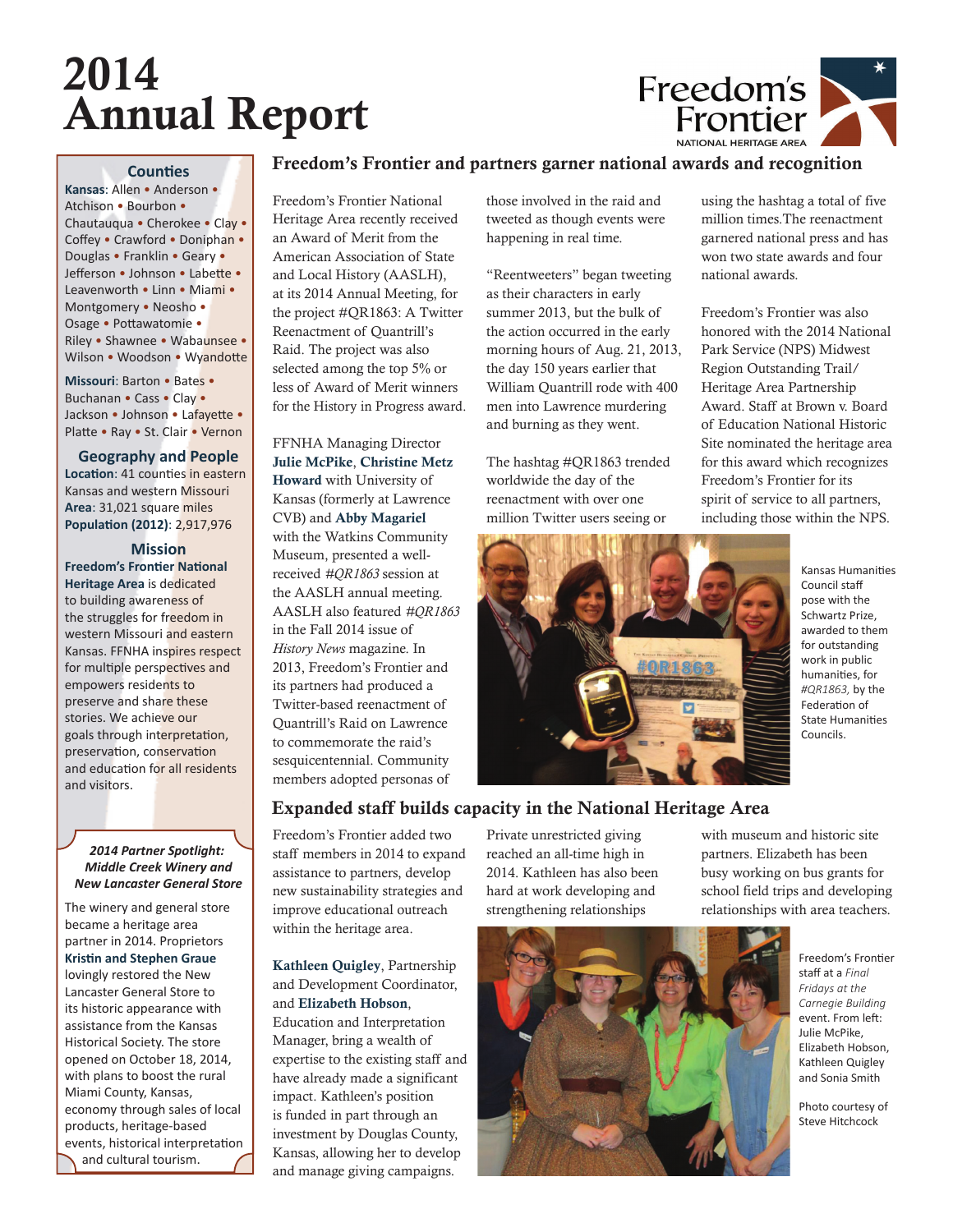## **Congressional Delegation Senators** Roy Blunt, MO Claire McCaskill, MO Jerry Moran, KS Pat Roberts, KS

#### **Representatives**

Vicky Hartzler, MO 4th District Emanuel Cleaver, MO 5th District Sam Graves, MO 6th District Tim Huelskamp, KS 1st District Lynn Jenkins, KS 2nd District Kevin Yoder, KS 3rd District Mike Pompeo, KS 4th District

**2014 Board of Trustees** Honorary Co-chairs: Governor Sam Brownback, KS • Governor Jay Nixon, MO

**Executive Committee** Jody Craig, Chair, Leawood KS • Deanell Tacha, Vice-Chair, Lawrence KS • Bill Tempel, Secretary, Lexington MO • Duane Benton, Treasurer, Kansas City MO

**Executive Committee Members-At-Large** John Dillingham, Kansas City MO • Kent Glasscock, Manhattan KS • Kala Stroup, Lawrence KS

Deborah Barker, Ottawa KS • Kay Barnes, Kansas City MO • George Breidenthal, Kansas City KS • Joanne Collins, Kansas City MO • Jan English, Prairie Village KS • Bob Ford, St. Joseph MO • Henry Fortunato, Kansas City MO • Grant Glenn, Topeka KS • Mary Hunkeler, Mission Woods KS • Shelia Lampe, Iola KS • James Muehlberger, Kansas City MO • Gary Nevius, Overland Park KS • Craig Patterson, Kansas City MO • Jim Rankin, Topeka KS • Don Scott, Kansas City MO • Luther Smith, Kansas City KS • Bill Wagnon, Topeka KS • Brian Welch, Kansas City MO • Kevin Wood, Harrisonville MO • Alexis Woodall, Olathe KS • Walter Wulf, Humboldt KS

#### *2014 Partner Spotlight: Jesse James Farm and Home*

Always a tourist favorite, this Kearney, Missouri, site welcomed visitors from 50 states and 42 countries. Clay County Historic Sites' staff, who operate the farm site, hosted 25 fun and educational events at five historic sites and will host Missouri **Humanities Council's The Civil** *War in Missouri* in 2015.

## Achieving our goals

In 2014, staff, trustees and friends in Freedom's Frontier National Heritage Area:

- Hosted a Kansas Sampler Festival tent with booths for heritage area partners, and a stage for reenactors, authors and musicians. The festival in Wamego, Kansas drew about 11,000 visitors.
- Partnered with Brown v. Board of Education and Fort Scott national historic sites to secure an \$18,000 National Park Foundation, *America's Best Ideas* grant to produce summer daycamp for 200 Boys and Girls Club 4th-6th grade students in Topeka, Lawrence, and Greater Kansas City, and students from the Fort Scott area. Students explored the *Civil War to Civil Rights* theme while exploring park service units and local history sites.
- Completed a heritage area Outreach and Marketing Plan which has resulted in an additional 200 Facebook followers, and expanded regional media attention, including featured articles in *KC Studio* and *Gladstone*  magazines and the *Topeka Capital Journal*.
- Participated in Downtown Lawrence's Final Fridays, showcasing partners to

a new audience. We also created an event focused on the First Kansas Colored Volunteer Infantry, which featured Missouri Department of Natural Resources' documentary, *The Battle of Island Mound*. Speakers for the event were Fort Scott National Historic Site's historian, and Retired Brigadier General Donald Scott, a former Deputy Librarian of Congress.



Daycamp kids learn the history of Lecompton, Kansas – and how events there impacted the state, the region and the  $nation - bv$ participating in a play with "Sheriff Jones" (Paul Bahnmaier).

## Interpretive Grant investments in our partners go a long way

Our Interpretive Grants offer partners seed money to leverage funding and in-kind contributions to get projects off the ground. In 2014, eight grant proposals totaling \$34,679 were approved. Our partners' matching investment in their grants is estimated at \$71,333. The following four projects represent a small portion of the impact of 2014 Interpretive Grants:

• Black Jack Battlefield National Historic Landmark: Baldwin City leaders make a concerted effort to leverage local heritage to fuel economic growth. With an Interpretive Grant, Black Jack Battlefield Trust produced a high-quality Walking Tour Brochure to enhance its participation in the burgeoning heritage tourism district. Thanks to efforts from Black Jack, the Historic Baldwin Sites Trolley Tour and other tourism and

heritage entities, Baldwin City draws out-of-state and international visitors.

- Watkins Museum of History: *Maggie Herrington's Lawrence* was created with an Interpretive Grant. Last year, half of the Lawrence, Kansas, thirdgraders read excerpts from Maggie's 1867 journal and explored their city in her time with free, hands-on activities. The program emphasizes communication and critical thinking skills with interactive activities aligned to curriculum standards. In 2015, the program will expand with an interactive, multisensory exhibit designed for children.
- 1855 Harris-Kearney House: The museum restored *Hattie's Room*. Hattie, purchased as a slave girl, was freed by the Harris-Kearney family prior to the Civil War. Hattie stayed

on as a paid servant, living with the family until her death. With support from an Interpretive Grant, Hattie's story is now interpreted as a visible and important part of 19th century Kansas City. Structural damage to the home uncovered during renovation was repaired, and an educational program on Hattie's life is underway.

• Vernon County Historical Society: The Bushwhacker Museum's Civil War exhibit got a major redesign thanks to an Interpretive Grant. The new exhibit tells stories of the Border War/Civil War in Vernon County, and engages visitors with thoughtprovoking questions. The exhibit brings new visitors to the museum and reengages community members to invest in the privately-supported historical society.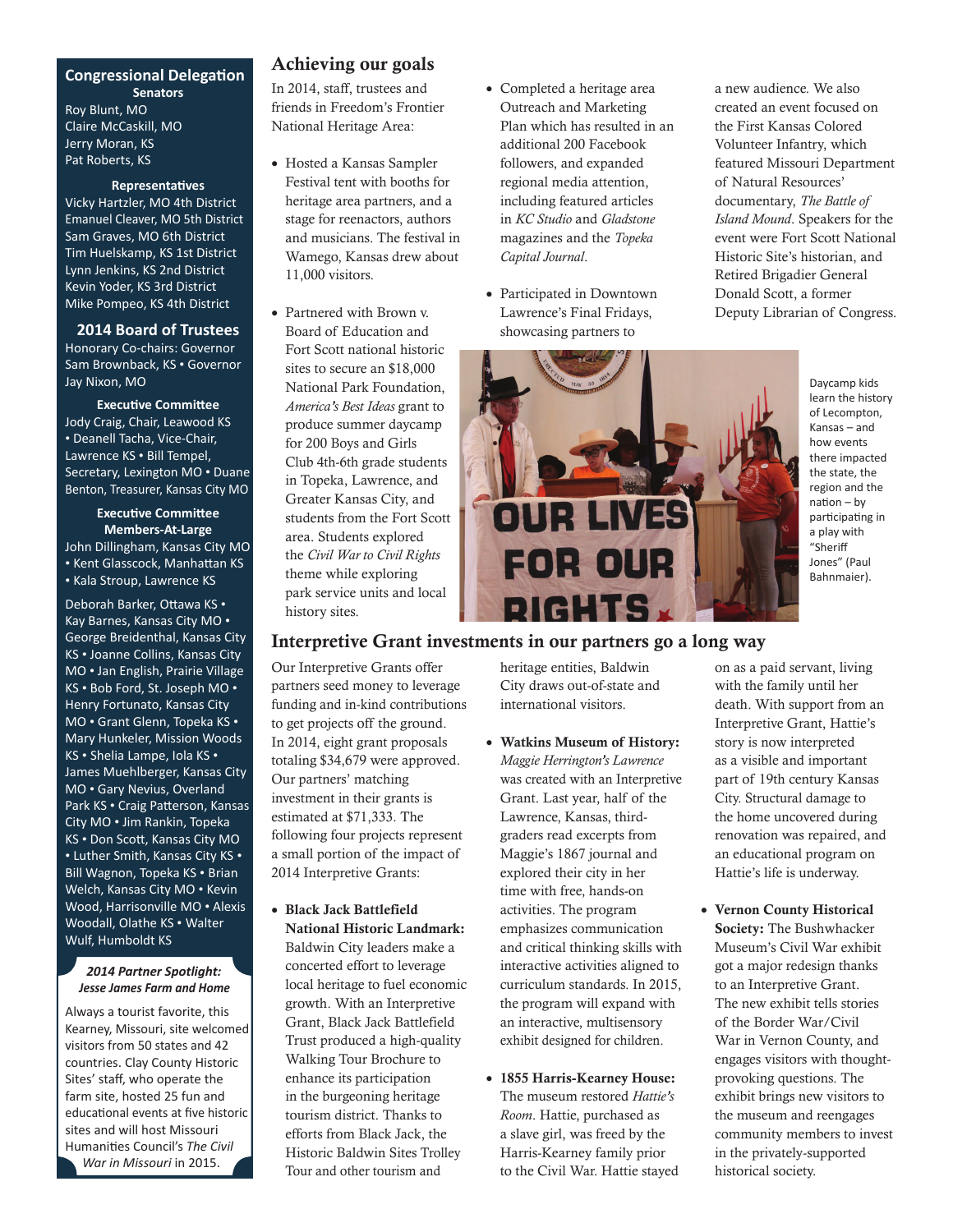## Successful annual campaign builds momentum for sustainability

In 2014, Freedom's Frontier mounted a successful year-end giving campaign, bookended by our inaugural participation in *#GivingTuesday* and a generous donation to the heritage area, and selected partners, from the Barton P. and Mary D. Cohen Charitable Trust.

In fall 2014, we joined Network for Good to prepare for a more aggressive year-end campaign and manage online giving opportunities. We also started redesigning our Web site to maximize giving opportunities for our partner nonprofits and for Freedom's Frontier. We kicked off our year-end giving campaign

with a Thanksgiving mailer and eblast and followed up with emails over the holiday season. With these concerted efforts, we saw an increase of 534% in year-end giving over 2013 and brought in 21 new donors in December. Beginning in 2014, all our donors receive a monthly *Heritage Traveler* newsletter, promoting partner museums, historic sites, recreation, naturebased experiences, locallyowned shopping, dining and accommodations.

Within this successful year-end campaign, we received a \$5,000 donation from the Barton P. and Mary D. Cohen Charitable Trust and facilitated \$5,000 donations from the Trust to the Bates County Historical Society, Little House on the Prairie Museum, Watkins Museum of History, Eudora Area Historical Society, Constitution Hall-Topeka, 1855 Harris-Kearney House Museum and Black Jack Battlefield and Nature Park.

Thanks to this successful campaign, in 2015, the Board of Trustees will designate a set percentage of each unrestricted donation to be added to our endowment fund with the goal of sustaining the work of Freedom's Frontier and our partners in the future.



For a broader look at what happened in Freedom's Frontier National Heritage Area, check out 2014 In Review online at: http://tinyurl.com/lobsv8r

## Leveraging funds for 41 counties and hundreds of partners

In 2014, Freedom's Frontier National Heritage Area saw growth in private donations, increased infrastructure to solicit donations on behalf of our partners, and the development of more diversified revenue streams. In 2015, we intend to continue these trends in order to allow our friends more ways to invest in our shared stories and our partner organizations.

For many of our partners, a small investment goes a long way. Freedom's Frontier operates with the same mindset at our partners, working to stretch a small investment over 41 counties and putting that money to work to assist with preserving and interpreting our shared history.



#### **Advisory Committee**

Cheryl Collins, Chair, Riley County Historical Society, Chair • Paul Bahnmaier, Lecompton Historical Society • Peggy Buhr, Bates County Museum • Bill Fischer, Fort Scott National Historic Site (non-voting member) • Lisa Irle, Johnson County (MO) Historical Society • Kristi Lee, Franklin County Convention & Visitors Bureau • Alinda Miller, Lone Jack Historical Society • Alana Smith, Westport Historical Society • Alexis Woodall, Mahaffie Stagecoach Stop and Farm

#### **Guiding Principles**

- 1. We will be tolerant and respectful of diverse stories from multiple perspectives.
- 2. We will respect property rights.
- 3. We will focus on authentic and engaging experiences.
- 4. We will honor the region's peoples, past and present.
- 5. We will appreciate unique cultural and historic assets within the nationally important landscape.
- 6. We will invest in community engagement, education and empowerment.
- 7. We will sustain and grow a sense of place.
- 8. We will value and protect the natural environment.
- 9. We will consider future generations in everything we do.

#### *2014 Partner Spotlight: Lecompton Historical Society*

Lecompton Historical Society had a busy year. While the society continued to support the popular Bleeding Kansas Series and Bald Eagle Rendezvous events, Its first paid staff member, curator **Lynn Ward**, was hired. An exhibit of Territorial Kansas maps was funded in part by a Freedom's Frontier Interpretive Grant. The society also received Kansas Humanities Council and Douglas County Heritage Conservation Council grants for collections inventory. The society partnered with Kansas Dept. of Wildlife to install signage along the Kansas National River Trail and worked with local businesses to promote the town and enrich its economy. A new Web site is in the works for 2015, with an FFNHA grant.